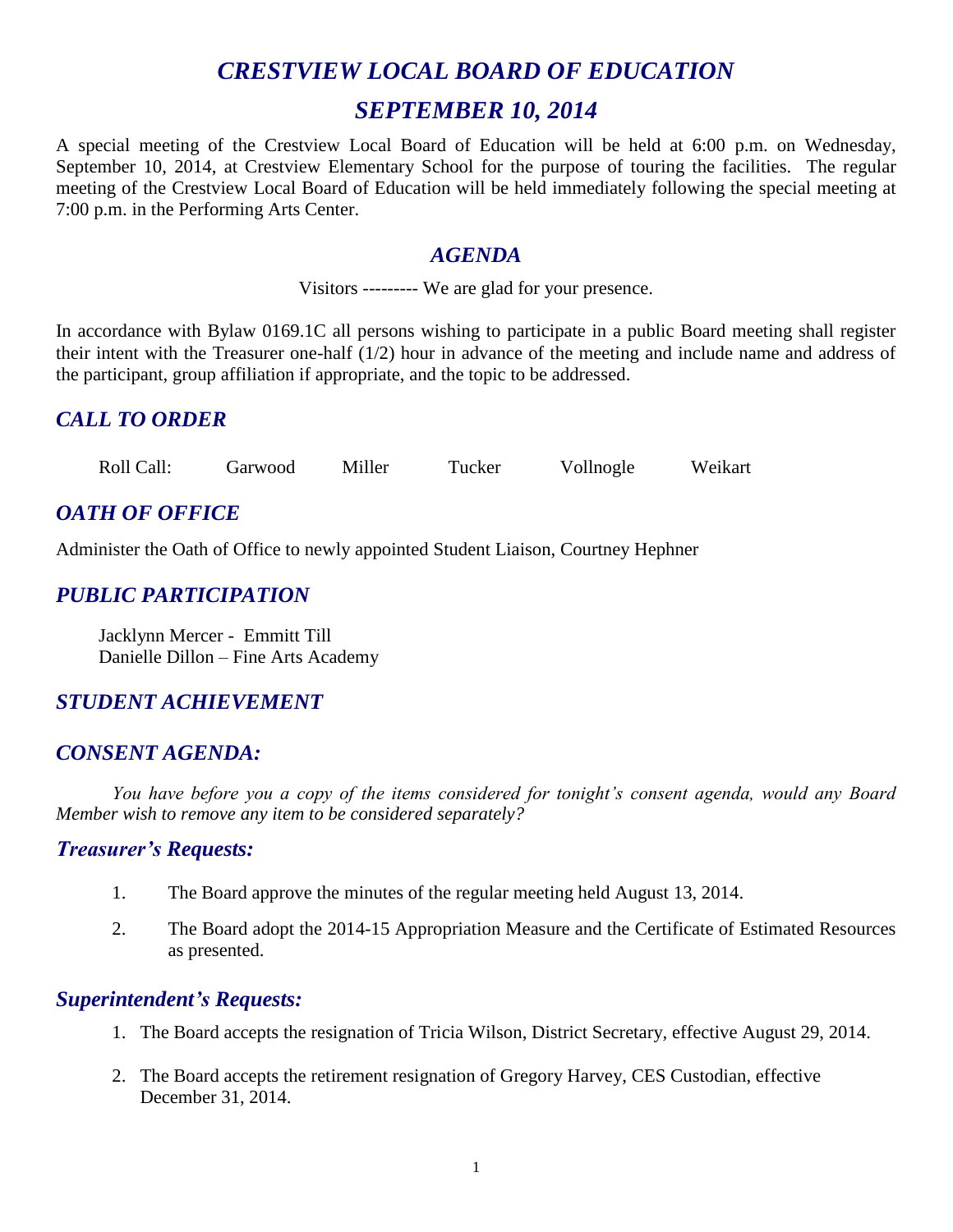- 3. The Board accepts the retirement resignation of Michael Adams, CHS Teacher, effective May 31, 2015.
- 4. The Board award the following licensed personnel a supplemental contract to serve as Resident Educator Mentors for up to fifty (50) hours of service mentoring new teachers at \$17.00 per hour for the 2014-15 school year.

| Kimberly Gilbert | Herman Miller  | Laura Nappi |
|------------------|----------------|-------------|
| Ann Hall         | Kathryn Vrabel |             |

5. The Board approve placement of the following licensed personnel on a higher teacher pay scale effective beginning of the 2014-15 school year; official transcripts are on file:

| Veronica Kotel - Masters+ | Jacklynn Mercer - Masters+ |
|---------------------------|----------------------------|
| Doris Buzzard – Masters+  | Caitlin Reash – Masters    |

6. The Board grant supplemental contracts to the following licensed personnel for the 2014-2015 as per salary schedule for the assignment designated; pending receipt of all required reports:

> Phylicia Joy – CHS Math Club Advisor Julie Agnew - CHS Leo Club Advisor Mark Fabian – CHS Assistant Varsity Track Coach Tobin Bacon – CHS Junior Varsity Softball Coach Lisa Hughes – CES Library/Media

7. The Board grant supplemental contracts to the following nonteaching personnel for the 2014-15 school year as per salary schedule for the assignment designated pursuant to O.R.C. 3313.53; pending receipt of all required reports:

> Clarence Sickelsmith – CHS Varsity Softball Coach Paige Hawkins  $-7<sup>th</sup>/8<sup>th</sup>$  Winter Sports Cheerleader Advisor

8. The Board approve the following as non-paid volunteers for the 2014-15 school year; pending receipt of all required reports:

> Margo Mongillo – Volunteer CHS Volleyball Libero Tracker Daniel Hill – Volunteer CHS Football Coach

9. The Board approve the following personnel for Athletic Department event positions:

*Ticket Seller -* Pamela Boyarko

- 10. The Board approves bus routes and stops for the 2014-15 school year and to authorize the Superintendent and Transportation Supervisor to adjust routes and stops during the 2014-15 school year as necessary.
- 11. The Board grant tuition reimbursement contracts to the following licensed personnel as per the 2013- 15 CEA Negotiated Agreement, in the amount of \$100.00 per semester hour or \$75.00 per quarter hour, for hours satisfactorily completed during the 2013-14 school year:

| Jacklynn Mercer                     | 3 Semester Hours  | Wayne Biser              | 15 Semester Hours |
|-------------------------------------|-------------------|--------------------------|-------------------|
| Veronica Kotel                      | 12 Semester Hours | Kara Headland            | 15 Semester Hours |
| Sheena Montgomery 15 Semester Hours |                   | Janet Leipheimer         | 3 Semester Hours  |
| Colby Adams                         | 30 Semester Hours | <b>Stephanie Stewart</b> | 12 Semester Hours |
| Caitlin Reash                       | 12 Semester Hours | Doris Buzzard            | 3 Semester Hours  |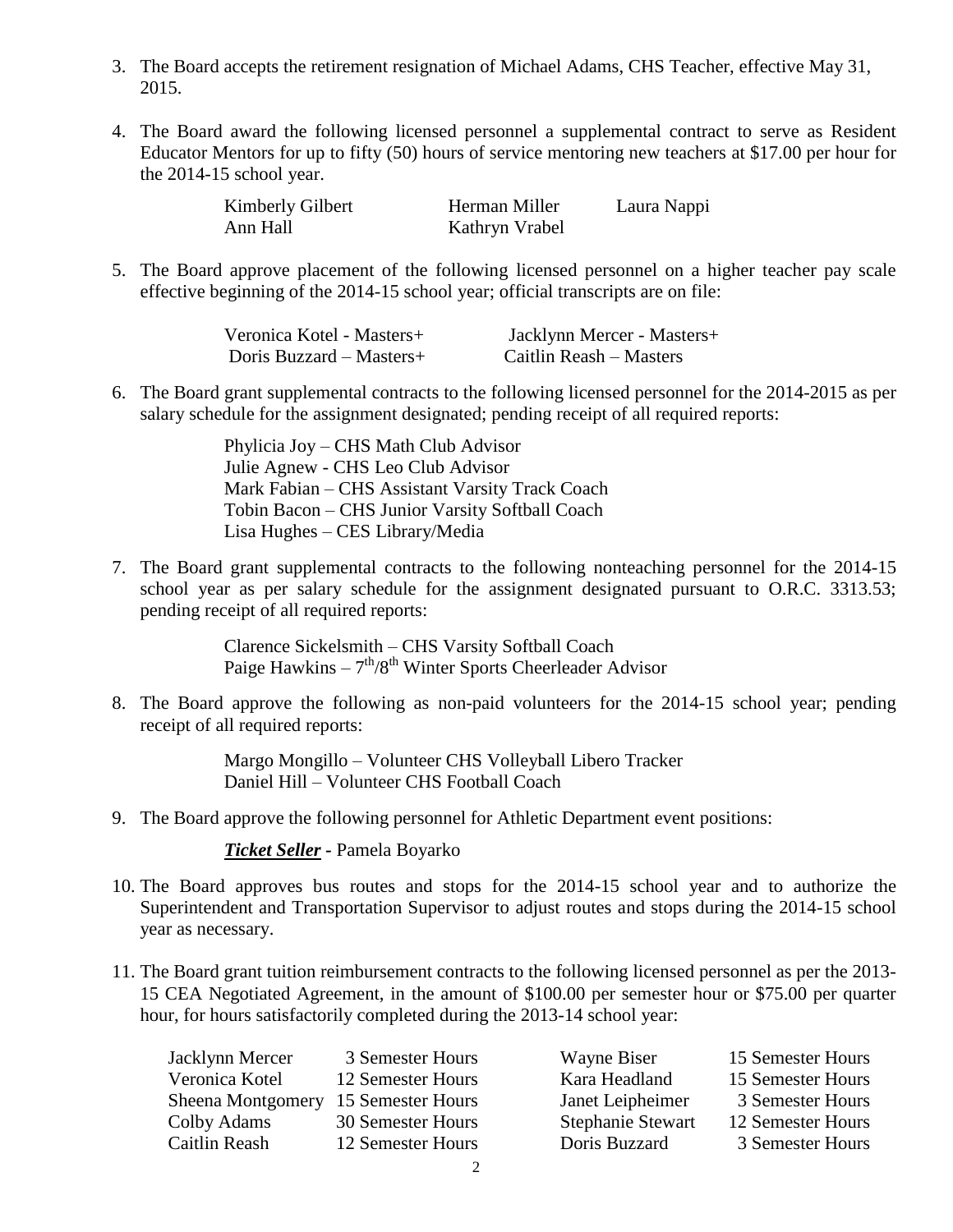12. The Board approve following certificated personnel be placed on the approved substitute list for the 2014-15 school year, be granted a limited teaching contract, substitute basis only, according to salary schedule; all required reports are on file:

#### *High School, Middle School & Elementary School*

Cynthia Beveridge – Life Sciences 7-12 Summer Garnica – Early Childhood P-3 Diane Lenkey – Education of Handicapped K-12 Annette Lower – Integrated Social Studies Melissa Wellman – Language Arts & Reading 4-9

13. The Board approve the following non-teaching personnel be placed on the approved substitute list for the 2014-15 school year, substitute basis only, according to wage rate for the assignment designated; all required reports are on file:

*Bus Driver* – Kenijo Wood

#### **END of CONSENT AGENDA**

Recommend: The Board approve the consent agenda as presented:

|          | Moved by _____, second by _____ to approve consent agenda. Vote yes: _____, _____, _____, _____, _ |                           |  |
|----------|----------------------------------------------------------------------------------------------------|---------------------------|--|
| Vote no: | . Absent:                                                                                          | . Motion carried . Failed |  |

## *Treasurer's Requests/Recommendations not included in Consent Agenda:*

1. Recommend: The Board approve financial reports and investments as prepared and presented.

Moved by \_\_\_\_\_, second by \_\_\_\_\_. Vote yes: \_\_\_\_\_, \_\_\_\_\_, \_\_\_\_\_, \_\_\_\_\_, \_\_\_\_\_. Vote no: \_\_\_\_, \_\_\_\_, \_\_\_\_\_, \_\_\_\_\_\_, Absent: \_\_\_\_\_, \_\_\_\_\_. Motion carried \_\_\_\_\_. Failed \_\_\_\_\_.

#### 2. Recommend: The Board accept donations from:

| a.             | Jean Countryman                            | \$25.00 to CHS Public Support/HS English books                                                 |
|----------------|--------------------------------------------|------------------------------------------------------------------------------------------------|
| $\mathbf{b}$ . | DC Wellness                                | \$500.00 to CHS Football for Banners                                                           |
|                | c. Pat $&$ Jill McNicol Family $&$ Midwest | \$100.00 for CHS Football game balls                                                           |
|                | d. NDC Heating $&$ Cooling                 | \$100.00 for CHS Football game balls                                                           |
| e.             | <b>Athletic Boosters</b>                   | \$240.00 to CHS Girls Soccer for shirts                                                        |
|                | Debra Lawlor                               | \$100.00 to CHS Public Support/HS English books                                                |
|                |                                            | Moved by ______, second by ______. Vote yes: _____, _____, _____, _____, _____. Vote no: ____, |
|                |                                            |                                                                                                |

### *Race to the Top:* Mr. Miller

### *Board Reports:*

|    | 1. Career Center Report                   | Mr. Tucker       |
|----|-------------------------------------------|------------------|
| 2. | <b>Student Acheivement Liaison Report</b> | Dr. Miller       |
|    | 3. Legislative Report                     | Mr. Weikart      |
|    | 4. Student Board Member Report            | Courtney Hephner |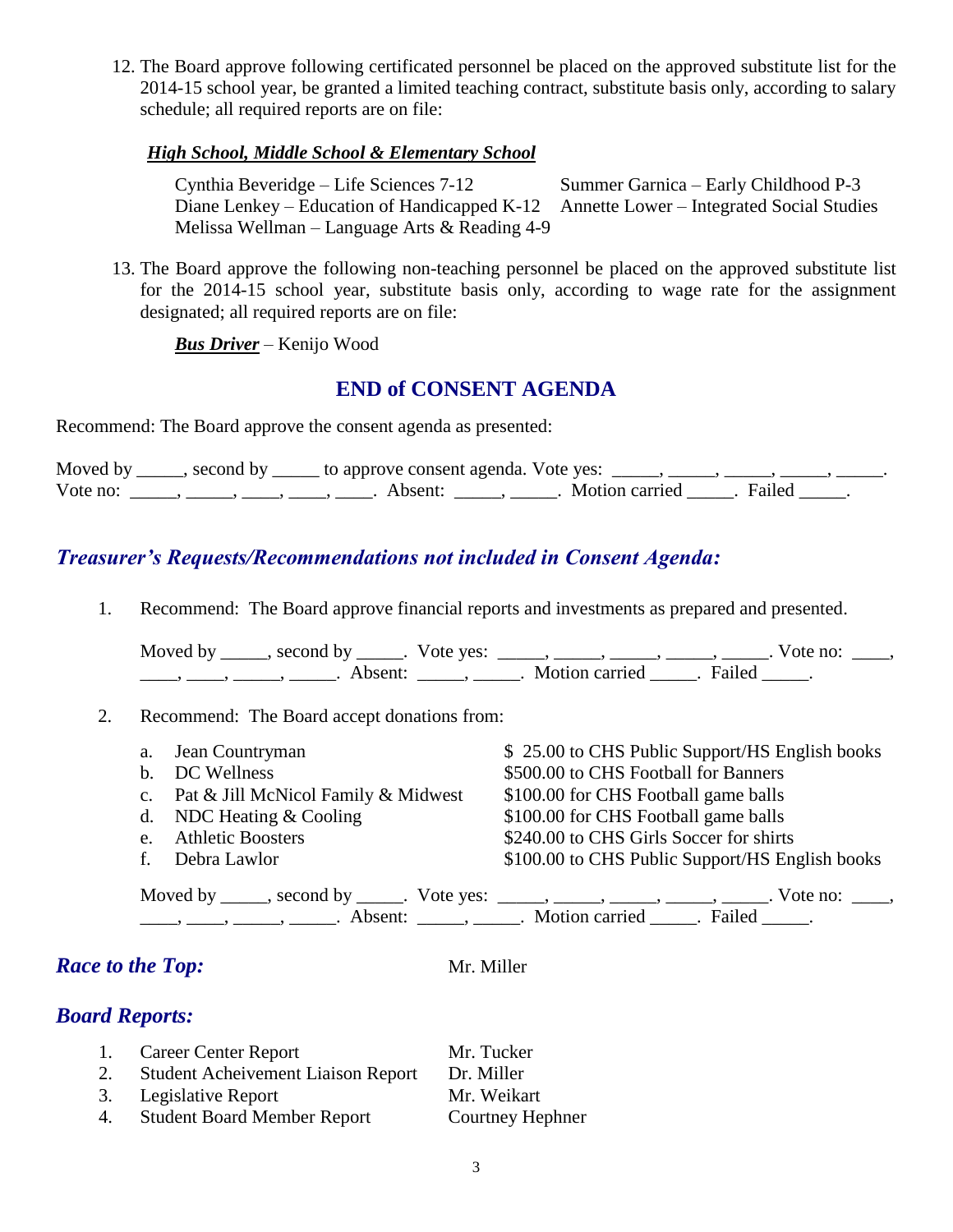#### *Board Committee Reports:*

| 1. | Buildings & Grounds | Mr. Vollnogle |
|----|---------------------|---------------|
|    | 2. Athletic Council | Mr. Garwood   |
|    | 3. Personnel        | Mr. Vollnogle |
|    | 4. Finance Audit    | Dr. Miller    |
|    | 5. Policy           | Dr. Miller    |
|    | 6. Communications   | Mr. Weikart   |
|    | 7. Insurance        | Mr. Vollnogle |

#### *Administrative Reports:*

|    | <b>Elementary School</b> | Mrs. Dangerfield     |
|----|--------------------------|----------------------|
| 2. | Middle School            | Mr. Richardson       |
| 3. | High School              | Mrs. Dickson         |
| 4. | <b>Special Education</b> | Mr. Hill             |
| 5. | Athletic                 | Mr. Cusick/Mrs. Sapp |
| 6. | Lunchroom                | Mrs. Peddicord       |
| 7. | Technology               | Mr. Miller           |
| 8. | Transportation           | Mr. Floor            |
| 9. | Maintenance              | Mr. Radman           |

#### **Superintendent's Report:** Mr. Dilling

#### *Superintendent's Requests/Recommendations not included in Consent Agenda:*

1. Request: The Board grant Alice Haldiman, one year of unpaid leave of absence as CES Cafeteria Server effective for the 2014-15 school year.

| Moved by second by | Vote yes: |                |        | Vote no: |  |
|--------------------|-----------|----------------|--------|----------|--|
| Ahsent:            |           | Motion carried | Failed |          |  |

2. Recommend: The Board ratify a Memorandum of Understanding with OAPSE to comply with provisions of the Affordable Care Act.

Moved by \_\_\_\_\_, second by \_\_\_\_\_. Vote yes: \_\_\_\_\_, \_\_\_\_\_, \_\_\_\_\_, \_\_\_\_\_, \_\_\_\_\_. Vote no: \_\_\_\_,  $\underbrace{\hspace{2cm}}$ ,  $\underbrace{\hspace{2cm}}$ ,  $\underbrace{\hspace{2cm}}$ . Absent:  $\underbrace{\hspace{2cm}}$ ,  $\underbrace{\hspace{2cm}}$ . Motion carried  $\underbrace{\hspace{2cm}}$ . Failed  $\underbrace{\hspace{2cm}}$ .

3. Recommend: The Board authorize the Superintendent and Treasurer to defer participation in the Classroom Facilities Assistance Program (CFAP) until a future year.

Moved by \_\_\_\_\_, second by \_\_\_\_\_. Vote yes: \_\_\_\_\_, \_\_\_\_\_, \_\_\_\_\_, \_\_\_\_\_, \_\_\_\_\_. Vote no: \_\_\_\_, \_\_\_\_, \_\_\_\_\_, \_\_\_\_\_\_\_. Absent: \_\_\_\_\_, \_\_\_\_\_. Motion carried \_\_\_\_\_. Failed \_\_\_\_\_.